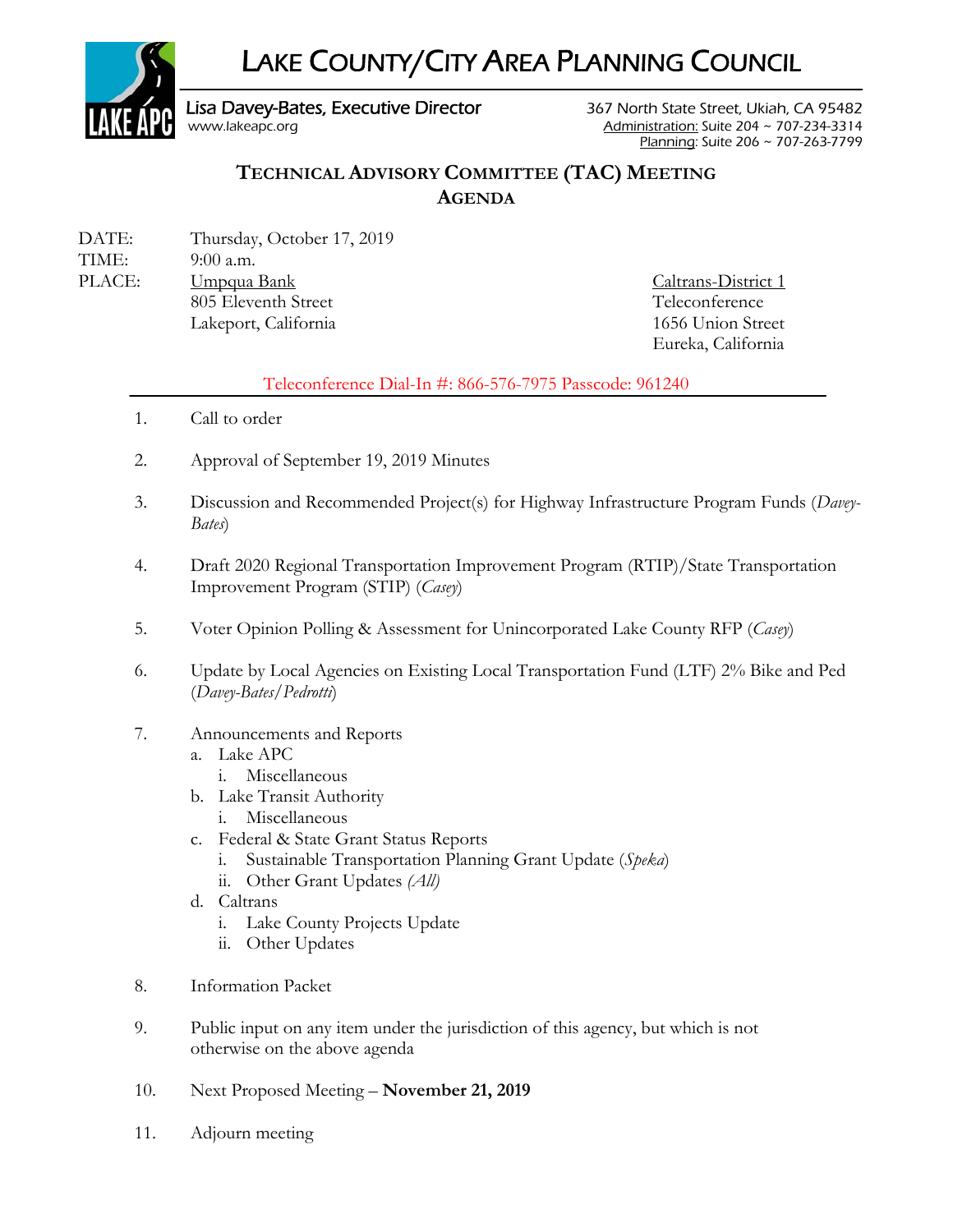Public Expression - The TAC welcomes participation in TAC meetings. Comments will be limited for items not on the agenda to three minutes per person, and not more than 10 minutes per subject, so that everyone may be heard. This time is limited to matters under TAC jurisdiction which have not already been considered by the TAC.

Americans with Disabilities Act (ADA) Requests - To request disability-related modifications or accommodations for accessible locations or meeting materials in alternative formats *(as allowed under Section 12132 of the ADA)* please contact the Lake APC office at 707-263-7799 at least 72 hours prior to the meeting.

Posted: October 11, 2019

*List of Attachments:* 

- *Agenda Item #2 9/19/19 Draft Lake TAC Minutes*
- *Agenda Item #4 STIP Staff Report & Documentation*
- *Agenda Item #5 Voter Opinion Polling & Assessment RFP Staff Report*
- *Agenda Item #6 2% Bike and Ped Staff Report*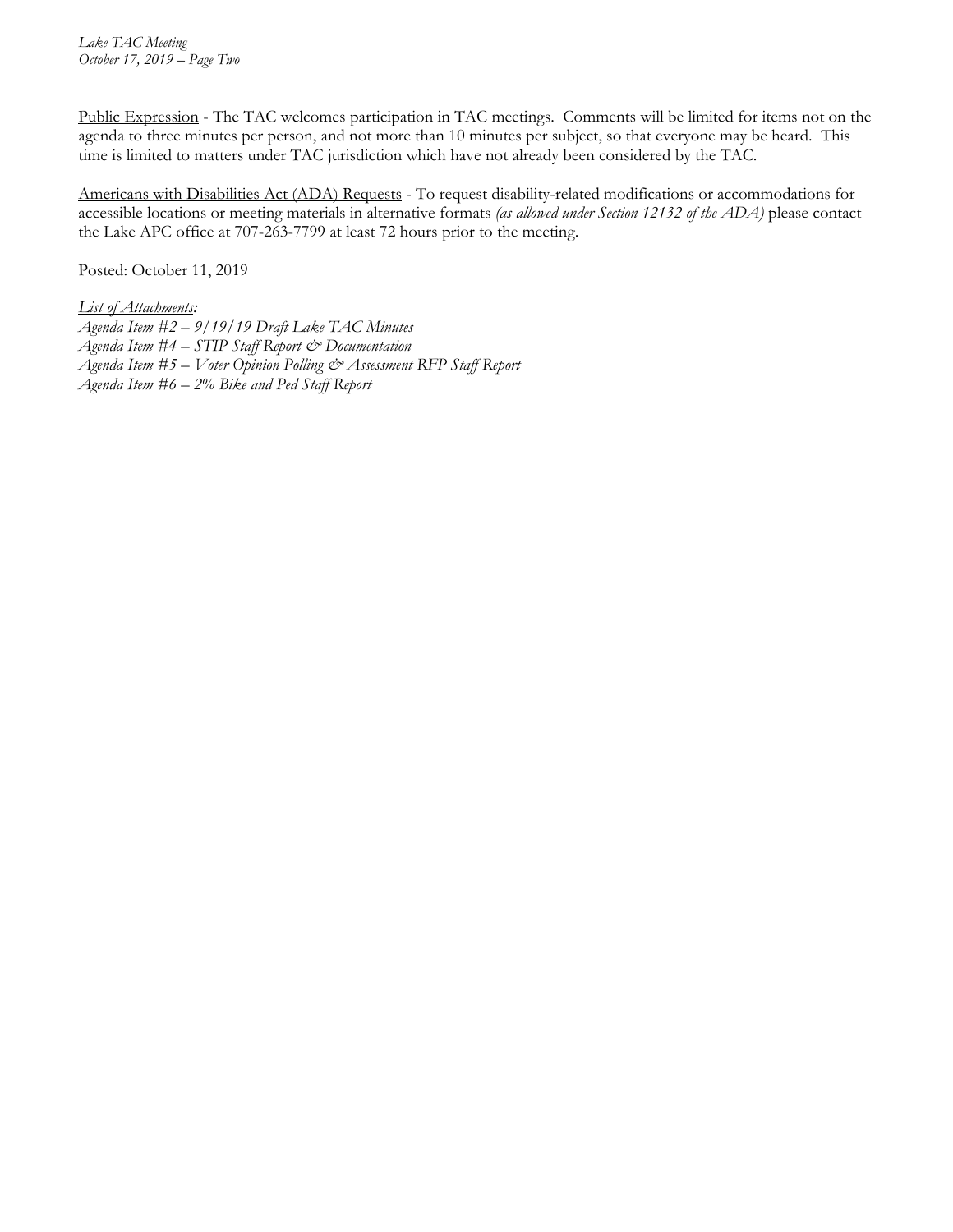# LAKE COUNTY/CITY AREA PLANNING COUNCIL



Lisa Davey-Bates, Executive Director 367 North State Street, Ukiah, CA 95482<br>Administration: Suite 204 ~ 707-234-3314 Administration: Suite 204  $\sim$  707-234-3314 Planning: Suite 206 ~ 707-263-7799

#### **TECHNICAL ADVISORY COMMITTEE MEETING Draft Meeting Minutes**

Thursday, September 19, 2019 9 a.m.

> City of Lakeport Large Conference Room 225 Park Street Lakeport, California

#### **Present**

Scott DeLeon, Public Works Director, County of Lake Kevin Ingram, Director of Community Development, City of Lakeport Alan Flora, City of Clearlake Rex Jackman, Caltrans District 1

#### **Absent**

Doug Grider, Public Works Director, City of Lakeport Byron Turner, Community Development, County of Lake

#### **Also Present**

Lisa Davey-Bates, Executive Director, Lake Area Planning Council Alexis Pedrotti, Lake Area Planning Council Phil Dow, Lake Area Planning Council Nephele Barrett, Lake Area Planning Council Danielle Casey, Lake Area Planning Council John Speka, Lake Area Planning Council Valency Fitzgerald (Caltrans Asset Manager) Talitha Hodgson (Caltrans Advance Planning Branch Chief)

#### **1. Call to order**

The meeting was called to order at 10:00 a.m.

# **2. Approval of September 19, 2019 Lake APC TAC Minutes**

Kevin motioned, Alan seconded, to approve the September 19, 2019 minutes as written with no changes. Approved unanimously.

**3.** Item #6di (Caltrans Lake County Project Update) was moved up to this spot in order to accommodate Caltrans staff's schedule in returning to Eureka in the afternoon. A presentation regarding Asset Management and Project Initiation Document (PID) development was given to all Regional Transportation Planning Agencies (RTPAs) to describe new input opportunities reflected in CTC Guidelines. Priority projects in the SHOPP or other asset maintenance programs are determined by needs and overall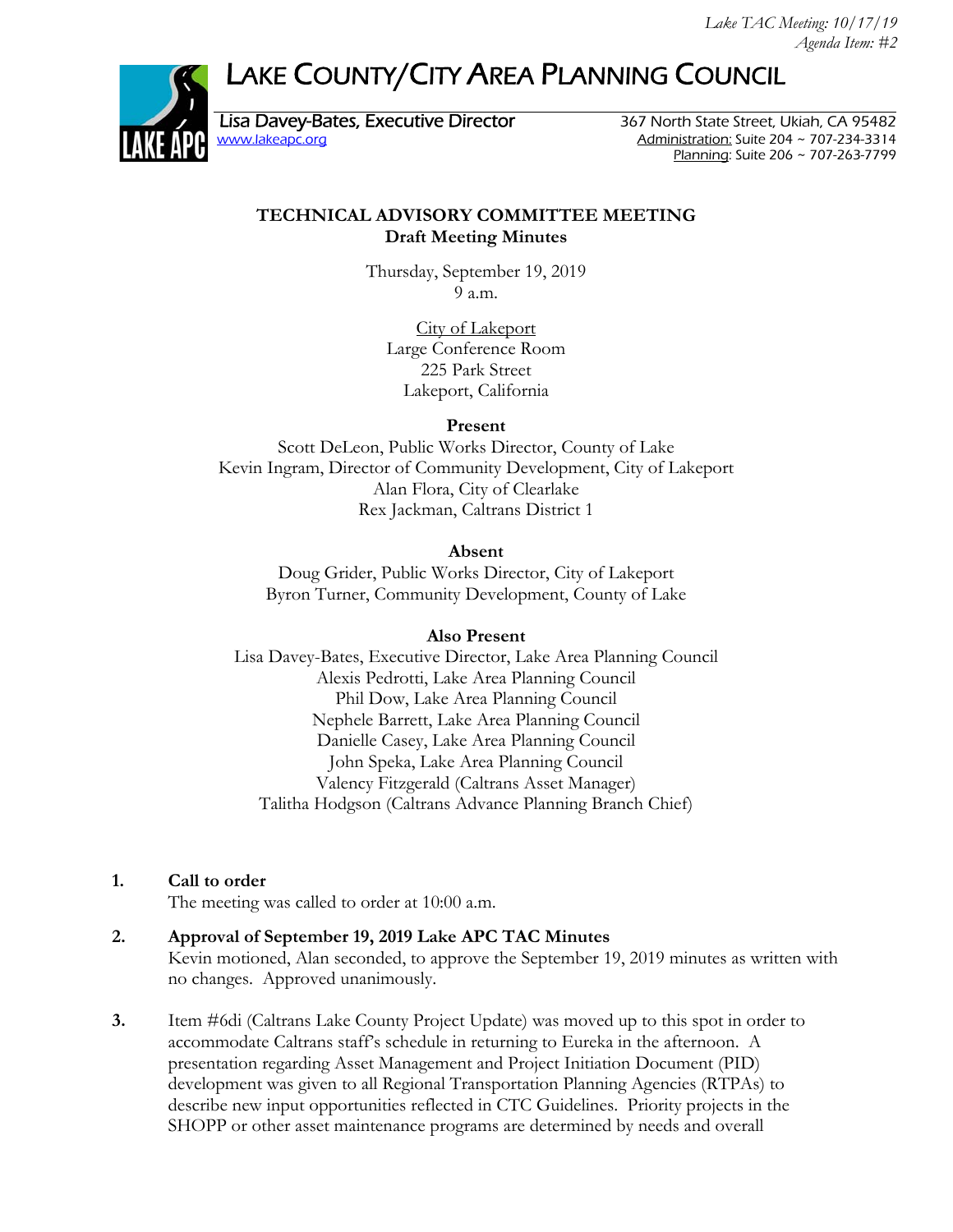conformity throughout the State by district. Funding equity goals of Caltrans can be met in this fashion. The project development process was further covered in the presentation.

Rex discussed SB1 funding as part of asset management, including the role of the Active Transportation Program (ATP) and how Caltrans can either apply for or help the local RTPA to apply for regional priorities. In certain cases, Caltrans may be able to implement projects on Caltrans right-of-way, depending on a number of factors that could be discussed in more detail in the future.

RTPA input opportunities were covered by Talitha Hodgson, the Advance Planning Branch Chief. The "Project Nomination" process was discussed with Caltrans needing input by March of odd numbered years so that they can have time to include local requests into the targets set for each district. RTPA's are also provided opportunities to be involved with different aspects of the project development as they proceed from stage to stage.

**4. Item #6 "2020 Regional Transportation Improvement Program (RTIP)/State Transportation Improvement Program (STIP) Project Funding Recommendation"**  was moved up to this spot in order to accommodate Alan Flora's need to return to Clearlake for another meeting. Danielle presented a report on the newest STIP cycle in which three applications had been received. Two of them were part of a combined application by the County. The first was for the ongoing South Main Street rehabilitation project and the second was for Soda Bay Road. The request was for additional STIP funding (totaling \$81,000) to be divided between the two (\$41,000 and \$40,000, respectively). The third application was received by the City of Clearlake for the ongoing Dam Rd/Dam Rd Extension Roundabout project for the full \$81,000 available. Kevin mentioned that the City of Lakeport had intended to apply for another existing project for a roundabout on South Main Street and Lakeport Boulevard, but was unable to gather the needed materials by the deadline.

 Nephele explained that each of the projects were already being funded from past STIP cycles. The small amount of money within this cycle's estimate was not felt to be enough to open up the application process to new projects. The options were to either have it applied to existing projects that could demonstrate a need for additional funds, or else to leave the funds unprogrammed and added to the next cycle in two years. The actual amount available to the region was \$189,000, however, once the amount required for Planning, Programming and Monitoring (PPM) was subtracted, the remaining amount totaled the \$81,000.

 Scott discussed the status of the County's South Main St/Soda Bay Rd project(s) which was awaiting PGE's ability to complete the first phase of the project involving undergrounding of utility lines. While the County continues to pursue right-of-way acquisition, it was unknown how much time PGE would require to complete its portion. The purpose for the request of additional STIP funds was to help offset some of the increased construction costs for the project which was originally programmed a number of years back. He acknowledged that the project has taken much longer than anticipated and will likely need to be extended even further until the utility and right-of-way issues can be resolved.

 Alan discussed the City of Clearlake's project which was originally programmed in 2018. He noted that it wasn't the City's current highest priority at this point, but that the additional funds from this year's cycle would be useful in moving it along if it were available.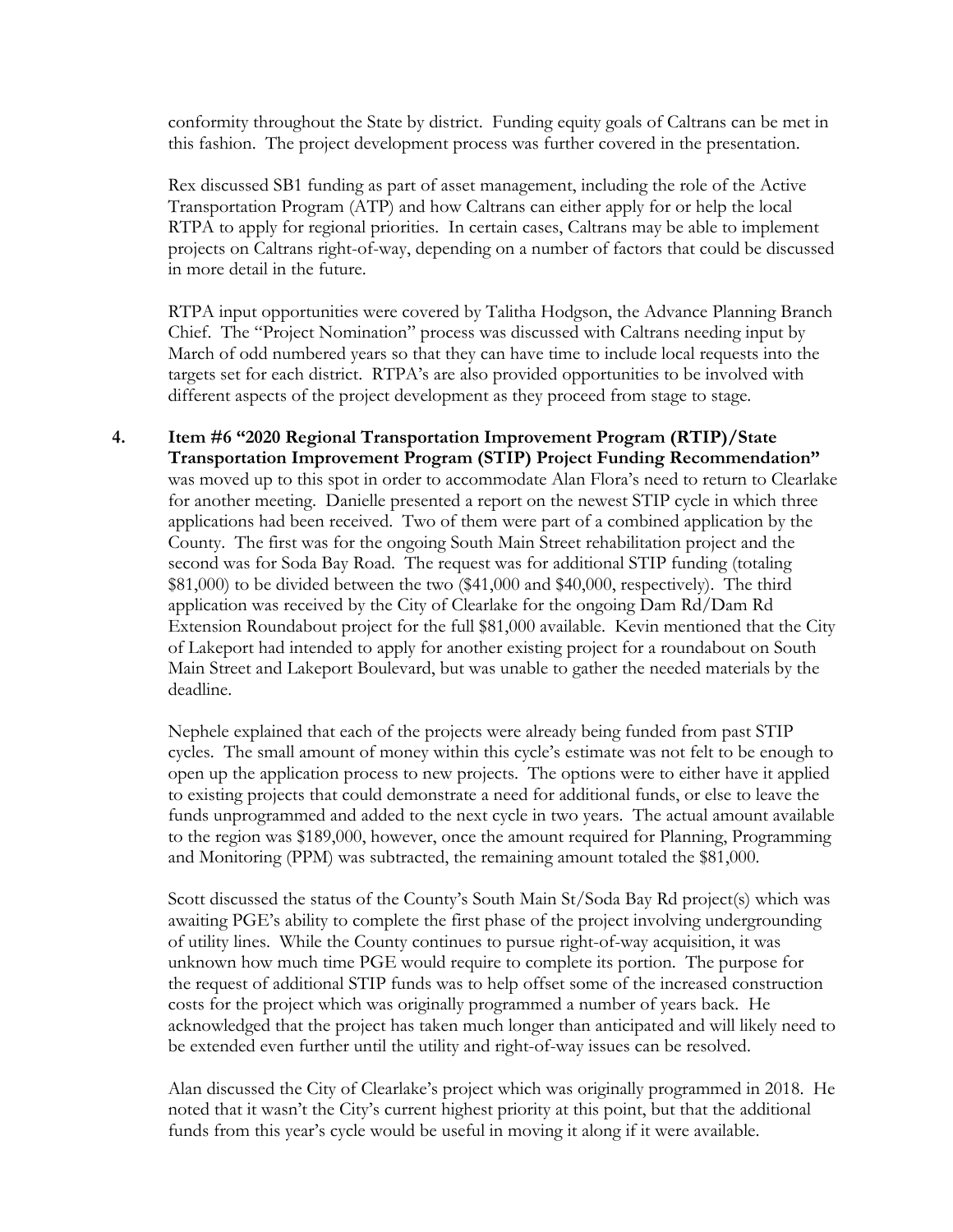Currently, STIP funding only covers the environmental phase and future funding will be needed for construction. Because only a small amount is available this cycle (and because funds can't be programmed for only a portion of a project component (i.e. construction)), the City was seeking the additional funds for components already programmed.

 Kevin asked whether the money should be put aside until the next cycle as it wasn't enough to make much of an impact overall. He ended by making a motion that the TAC recommend this to the Lake APC Board. Scott seconded the motion, which passed unanimously.

**5. Highway Infrastructure Program (HIP) Funds (previously Agenda Item #3)**

Lisa went over recent TAC meeting discussions on the availability of HIP funds. There was approximately \$400,000 available (total from two year's worth of funding) for projects on the Federal Aid System. Projects would need to be obligated for construction by September 2021, which itself would rule out many projects that need to go through the yearlong National Environmental Protection Act (NEPA) process. Certain projects, such as the Soda Bay Road project in the County, have already gone through this process, and would be better candidates as a result. Scott mentioned that he'd look into the Soda Bay Road project. The TAC would revisit the matter during the October TAC meeting.

#### **6. GreenDOT's Web-Based OWP Dashboard (previously Agenda Item #4)**

Jeff Schwein from GreenDOT Transportation Solutions introduced the item. His firm assists regional and local agencies with administrative and funding matters, as well as project development and delivery. GreenDOT has developed a web-based "Dashboard" that can be used by local agencies to track project related financial data and overall progress of a specific project or program. His PowerPoint presentation before the TAC was used to explain the benefits of the system in managing the Overall Work Program (OWP). The program would be useful to Lake APC as well as local agency staffs as each could log in to the data from a remote source and check status or other data connected to a particular project via the "cloud" as opposed to relying exclusively on Lexi for information on funding or overall progress.

#### **7. Discussion and Recommended Approval of the Second Amendment of the 2019/20 Overall Work Program (previously Agenda Item #5)**

Following up on the presentation from GreenDOT, Lisa discussed Lake APC staff's upcoming request to the Board for \$19,785 from the Overall Work Program to purchase and have set up the Dashboard system. The money would come from a portion of carryover money from the previous fiscal year. She asked for the TAC's support in seeking an amendment to the OWP to include funding for its purchase. A motion was made by Scott, seconded by Kevin, to recommend the amendment to the Board. The motion passed unanimously.

#### **8. Announcements and Reports**

#### **a. Lake APC**

#### **i. Miscellaneous**

Lisa reminded TAC members of Phil's upcoming retirement party to be held on September 26 at Rivino Winery in Ukiah.

**b. Lake Transit Authority-** Lisa had nothing to report at this time.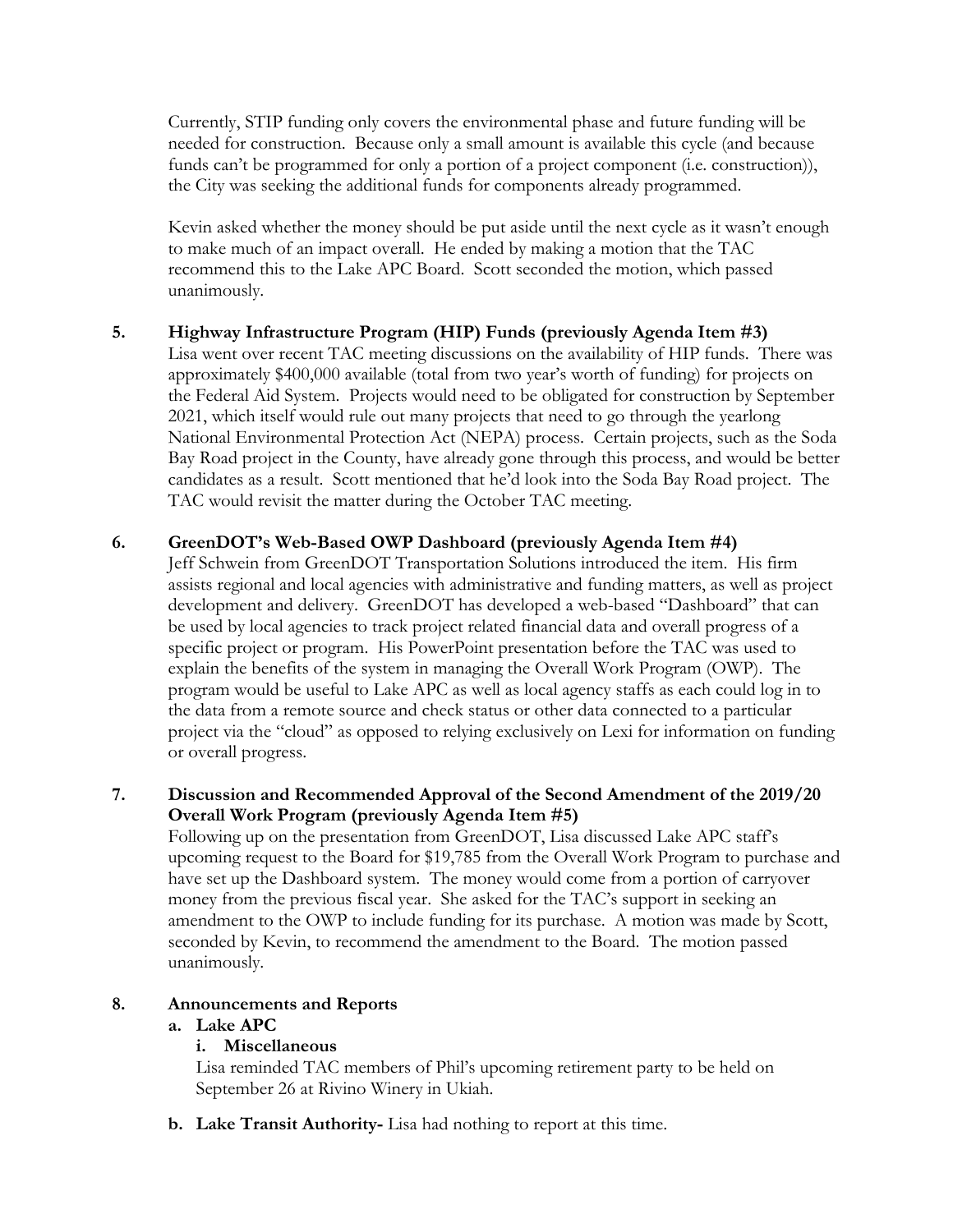#### **c. Federal & State Grant Status Reports**

#### **i. Sustainable Transportation Planning Grant Update**

John had two brief items to report. The first is that the consultant for the Pedestrian Needs Inventory would be presenting the results of the study and the resulting priority projects at the end of the October 17 TAC meeting. The members of the "Technical Advisory Group (TAG)" will be attending as well (many members sit on both the TAC and TAG). Comments and recommendations will be sought at that time prior to the report being posted for public review and ultimately brought before the APC Board meeting scheduled for November 13.

The second item was to announce that a workshop was being held that evening in Lucerne for the Highway 20 Northshore Communities Traffic Calming Study. The consulting firm (W-Trans) will be presenting options to community members with a list of potential projects that are intended to meet the goals of the study.

#### **ii. Other Grant Updates-** None

#### **d. Caltrans**

## **i. Lake County Projects Update**

Rex announced that Caltrans had a new hire in the Planning Division, Saskia Rymer-Burnett, that would be working with Lake APC and local agencies on existing and upcoming projects.

#### **ii. Other Updates** - None

#### **6. Information Packet** - None

**7. Public input on any item under the jurisdiction of this agency, but which is not otherwise on the above agenda** –Scott DeLeon noted that the County Board of Supervisors had the matter of a sales tax for the unincorporated areas of the County brought before them by Bruno Sabatier. The item received unanimous consent by the Board of Supervisors and as a result the County will be requesting OWP funds for a polling survey to better determine potential voter sentiment.

## **8. Next Proposed Meeting** – October 17, 2019

**9. Adjourn Meeting** - Meeting adjourned at 11:25 a.m.

Respectfully Submitted,

John Speka Lake APC Transportation Planning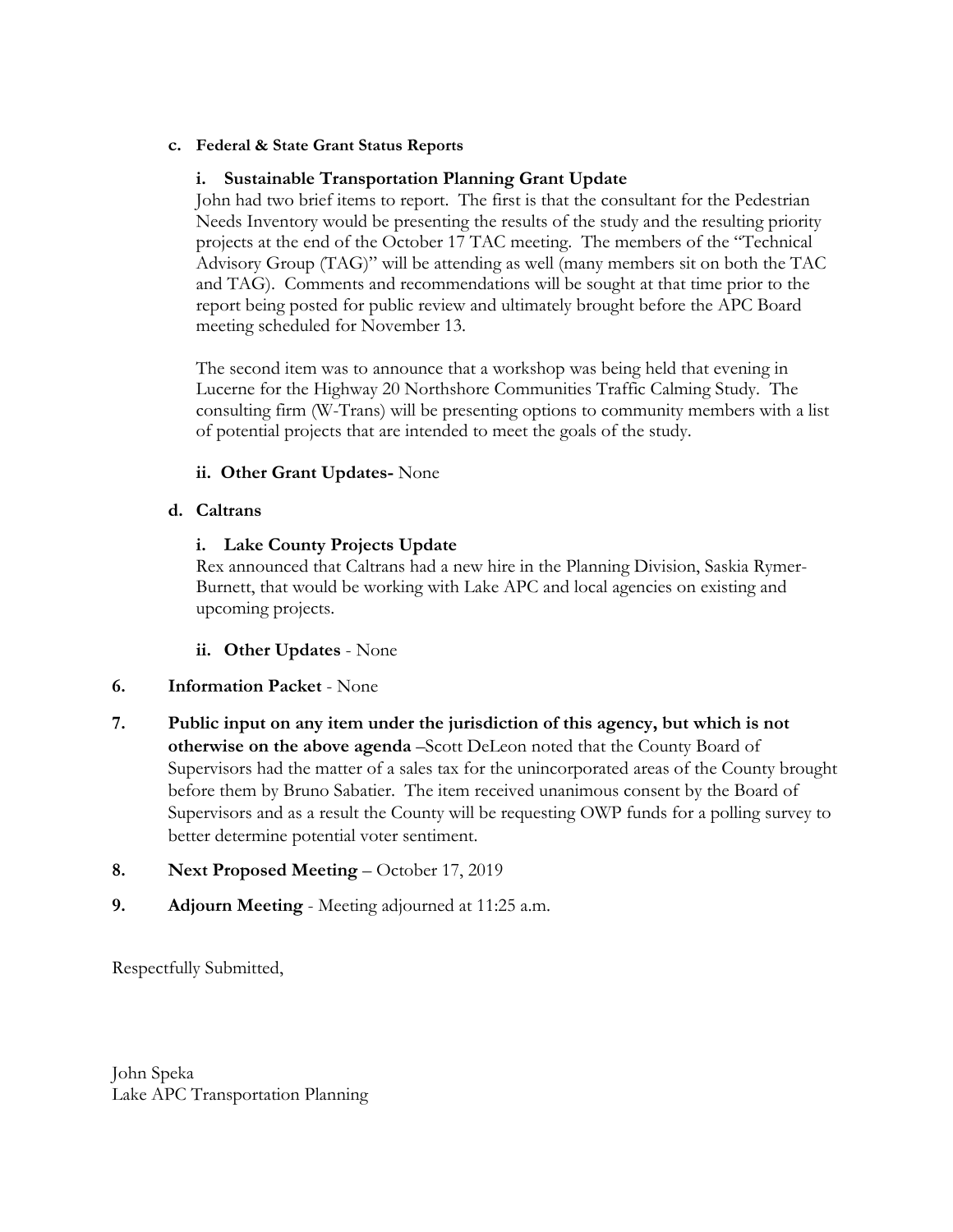

# LAKE COUNTY/CITY AREA PLANNING COUNCIL TAC STAFF REPORT

| TITLE: Draft 2020 Regional Transportation Improvement Program | DATE PREPARED: $10/11/19$       |
|---------------------------------------------------------------|---------------------------------|
| Discussion and Recommendation                                 | <b>MEETING DATE:</b> $10/17/19$ |
|                                                               |                                 |

**SUBMITTED BY**: Danielle Casey, Project Coordinator

#### **BACKGROUND**:

Each odd-numbered year we consider the programming of projects that are to be included in the State Transportation Improvement Program (STIP) that goes into effect July 1 of the following year. We do this by developing our Regional Transportation Improvement Program (RTIP) which programs our Regional Improvement Program (RIP) shares of funding as identified by the California Transportation Commission (CTC) in the Fund Estimate (FE).

The CTC adopted the FE for the 2020 STIP on August 14, 2019. The estimate identified a STIP programming target through FY 2024/25 of \$189,000 for the Lake County Region. Of the \$189,000, \$108,000 are programmed for Planning, Programming and Monitoring, leaving \$81,000 available for new or existing projects.

At the September 17, 2019 meeting the TAC moved to leave the \$81,000 unprogrammed and available for future consideration when additional funds become available. The Lake APC board concurred with this recommendation. This is reflected in the Draft RTIP.

The attached draft RTIP utilizes a template which was prepared by the Regional Transportation Planning Agency Group for use by regions statewide. The purpose of this template is to make RTIP submittals more consistent and present information in an organized and transparent manner. Some of the appendices have not yet been finalized, including location maps and PPR forms for the projects.

At this meeting, we will be reviewing the Draft 2020 Regional Transportation Improvement Program and making a recommendation to the APC Board. The recommendations of the TAC will then be presented for adoption by the Board in November and submitted to the CTC by December 15.

**ACTION REQUIRED**: Recommend adoption of the RTIP to the APC Board.

**ALTERNATIVES**: Modifications to the Draft RTIP may be proposed by the TAC. This can include schedule changes to existing projects.

**RECOMMENDATION**: Recommend adoption of the 2020 Regional Transportation Improvement Program to the APC Board which includes no new projects due to the small amount of funds available.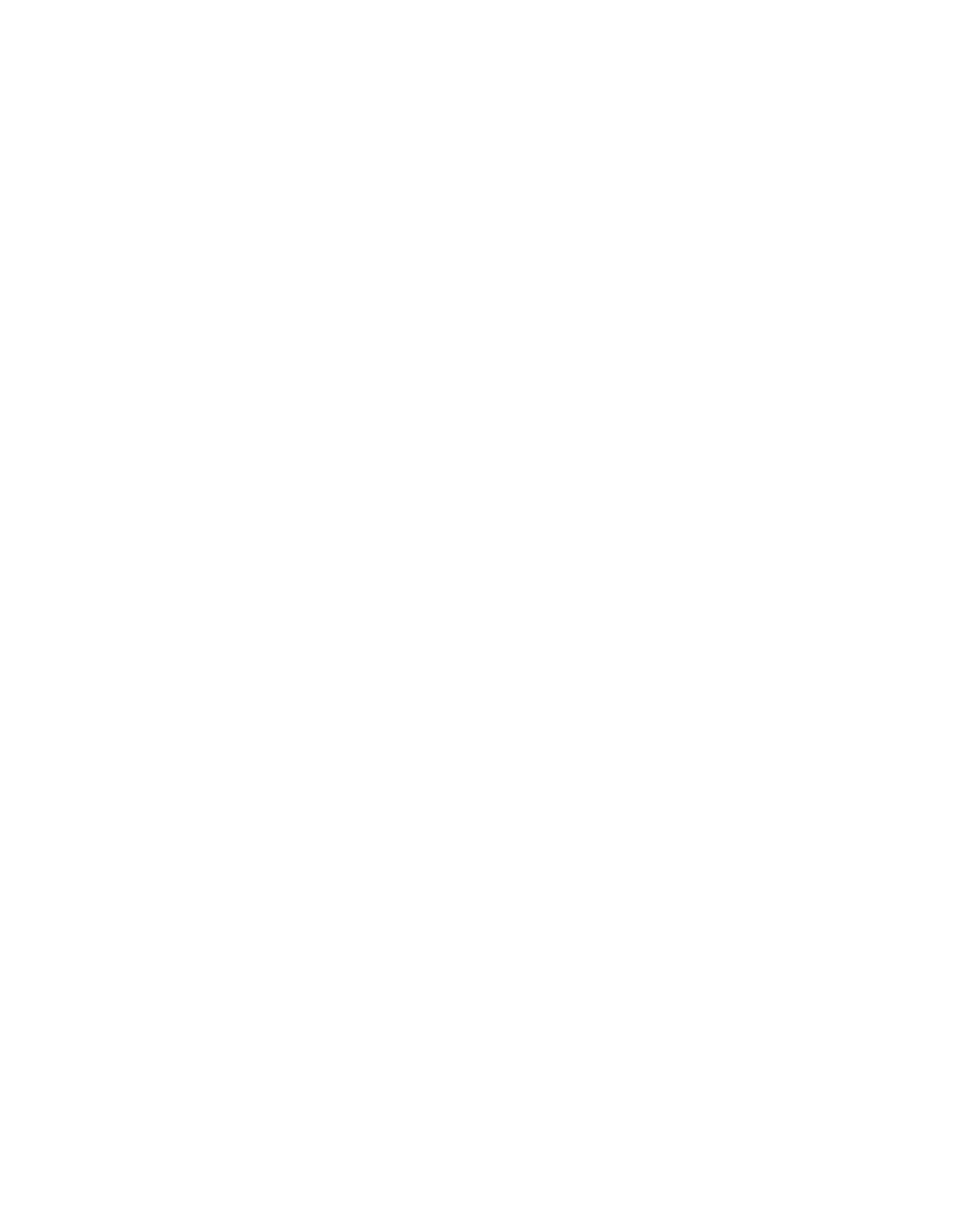

# LAKE COUNTY/CITY AREA PLANNING COUNCIL TAC STAFF REPORT

| TITLE: Request for Proposal Voter Opinion Polling for Unincorporated DATE PREPARED: 10/10/19 |                                 |
|----------------------------------------------------------------------------------------------|---------------------------------|
| Lake County                                                                                  | <b>MEETING DATE:</b> $10/17/19$ |

**SUBMITTED BY**: Danielle Casey, Project Coordinator

#### **BACKGROUND**:

At the May 23, 2019 TAC Meeting during adoption of the 2019/20 Overall Work Program there was discussion regarding a future polling project to probe how residents would feel about a dedicated transportation sales tax. Lake APC Staff recommended leaving \$27,000 in reserve for a future polling effort. The TAC agreed. The 2019/20 Overall Work Program was adopted with the understanding that the TAC would also support a later amendment to the document for the use of reserve funds (WE 604) for future polling efforts involving a specific transportation sales tax for the unincorporated areas of the county.

At the September 19, 2019 TAC meeting Mr. DeLeon said that the Board of Supervisors was discussing moving forward with a tax increase measure in unincorporated Lake County to fund pavement improvements. To expedite the process of finding a contractor and conducting polling, Lake APC Staff drafted the 2<sup>nd</sup> Amendment of the 2019/20 Overall Work Program and brought it before the Lake APC Board at the October 3, 2019 meeting for approval. The Board approved the amended OWP which includes Work Element 621: Transportation Voter Opinion Survey – County of Lake (Unincorporated Areas) for \$45,612 of Planning, Programming and Monitoring (PPM) funds.

Lake APC Staff is seeking a contractor to conduct the polling of Lake County voters via Request for Proposal (RFP). \$40,000 has been budgeted for the polling measure; this money will come from Planning, Programming and Monitoring (PPM) funds. The schedule outlined in the RFP requests that the Project be complete in March, 2020 which will allow for the measure to be drafted and on the November 2020 ballot.

The RFP was posted to the Lake APC website on October 11, 2019. Submissions must be received by November 15, 2019.

**ACTION REQUIRED**: None. For information only.